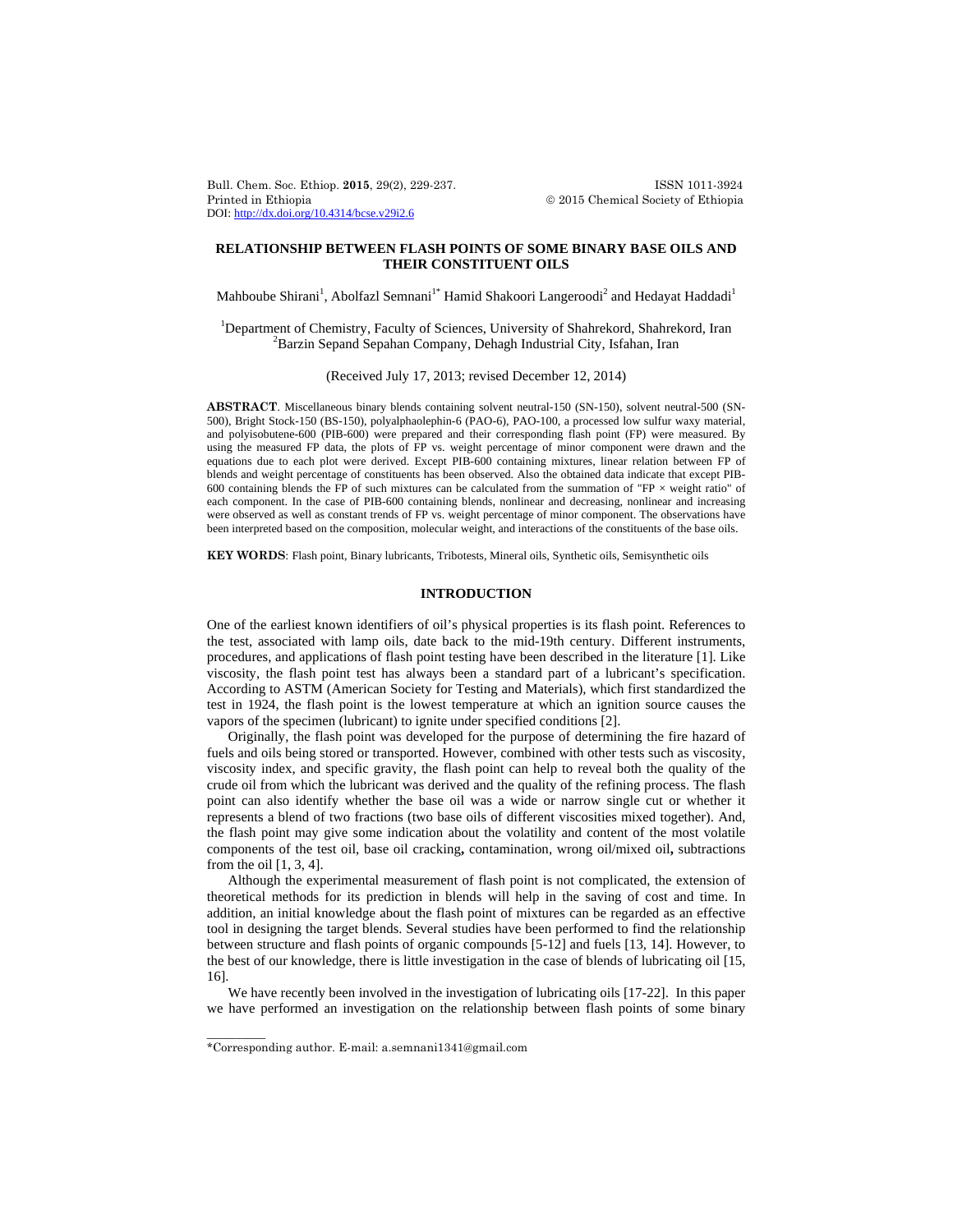base oils and weight ratios of their components. Because of extensive usage of SN-150, SN-500, and BS-150 in the formulation of engine oils, the recent mineral oils were chosen for study. On the other hand, the good miscibility of PAO-6, PAO-100 and PIB-600 with selected mineral oils as well as their availability was the main reason for selection of these synthetic oils. It should be mentioned that all the mixture applied in this study are misible.

#### **EXPERIMENTAL**

All of the flash points were measured according to ASTM D-92 procedure by flash point tester Herzog Model HC 852. The group (III) base oil was prepared according to the following procedure: 100 kg of low sulfur waxy material from Isomax unit was transferred to a batch kettle**.** Then, 10 kg of urea and 1 kg of methanol were added to it, and the resulting material was mixed for 8 hours. A white product was obtained. Passing the recent mixture from the filter press caused the separation of oil from the wax. The oil was transferred to another kettle and  $H_2SO_4$  98% (10% of the weight of the oil) was added to it and the resulting mixture was mixed for eight hours. Afterwards, the mixing was stopped and allowed to settle the precipitates. The oil was transferred to another kettle and mixed with zeolite (30% of the weight of the oil) for one hour. Finally, the discolored oil was separated from zeolite by filter press. The purified oil was used for the next steps.

## **RESULTS AND DISCUSSION**

The selected base oils are introduced in Table 1. The category of oils as well as flash point values of each of them is also given. As it can be seen both mineral and synthetic oils have been chosen. In addition, the data indicate that the flash point values due to mineral and synthetic oils differ significantly. Consequently, it is expected that through stepwise alteration of weight ratios in binary mixtures, the gaps between flash points would be high enough. So the flash point monitoring will be facilitated and the interpretation of the resulting data will be reliable.

| Base oil       | Category  | Company     | Flash point $(^{\circ}C)$ |
|----------------|-----------|-------------|---------------------------|
| $SN-150$       | Mineral   | Iranol      | 210                       |
| SN-500         | Mineral   | Iranol      | 245                       |
| <b>BS-150</b>  | Mineral   | Iranol      | 270                       |
| PAO-6          | Synthetic | Exxon Mobil | 245                       |
| <b>PAO-100</b> | Synthetic | Exxon Mobil | 290                       |
| PIB-600        | Synthetic | ELA         | 250                       |
| Group (III)    | Mineral   | Prepared    | 200                       |

Table 1. Flash point of selected oils.

*Blends of SN-150: SN-500* 

The plots of flash point of different binary blends of SN-150: SN-500 (full mineral mixtures) vs. weight percentage of SN-150 is shown in Figure 1. The weight percentages of SN-150 vary from 5 to 50. As it can be seen, (i) upon addition of SN-150, the flash point decreased systematically and (ii) the variations of flash point vs. weight percentage is linear and obeys the following equation:

$$
(FP)_{\text{blend}} = -0.349 \text{ (wt %)}_{\text{SN-150}} + 244.6 \tag{1}
$$

 $[(FP)_{SN-150}\times (weight\ ratio)_{SN-150}] + [(FP)_{SN-500}\times (weight\ ratio)_{SN-500}]$  (2)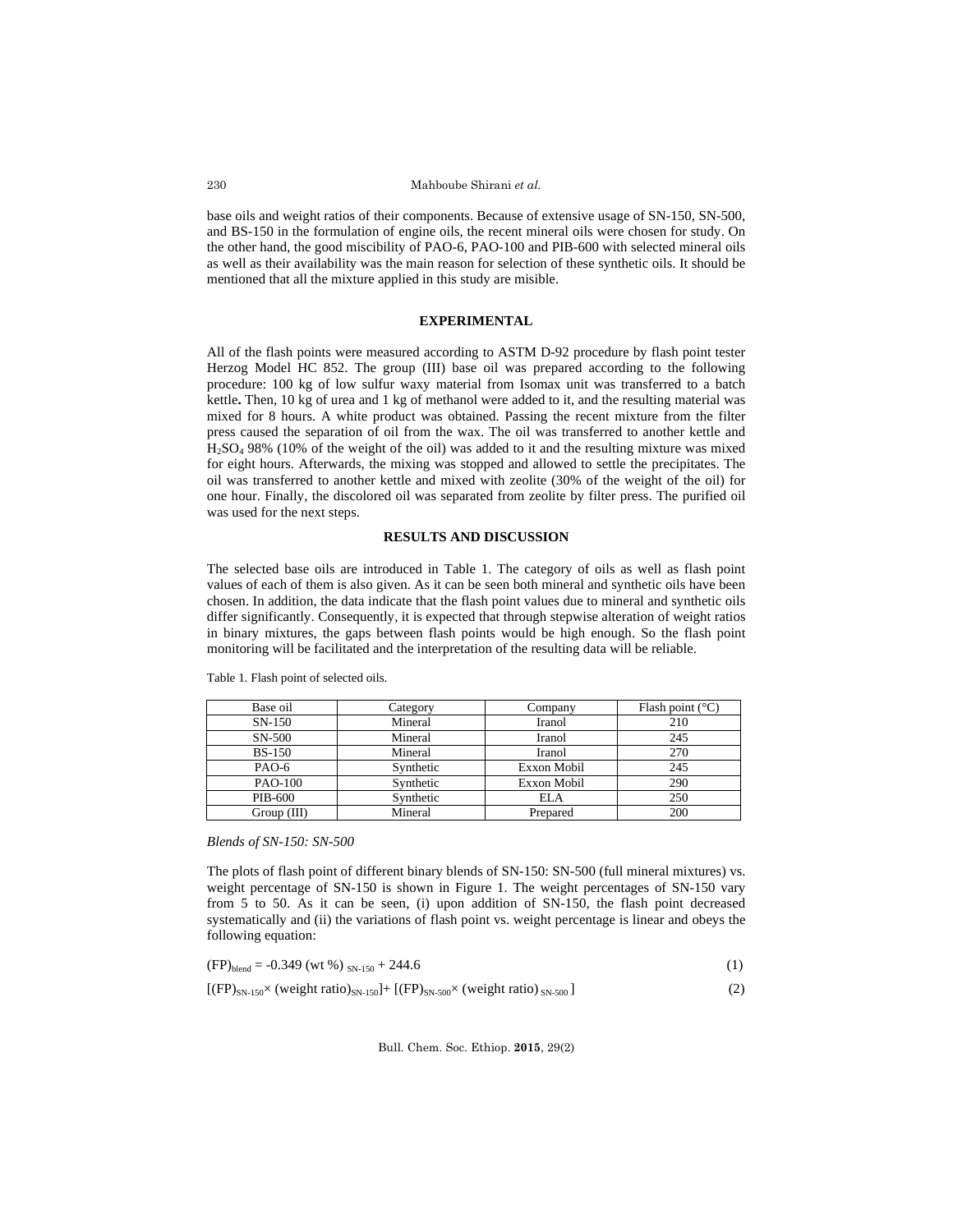

Figure 1. (a) Plot of flash point of different SN-500: SN-150 blends vs. weight percentage of SN-150, (b) Plot of flash point of different BS-150: SN-150 blends vs. weight percentage of SN-150, (c) Plot of flash point of different PAO-6: SN-150 blends vs. weight percentage of SN-150.

As it is observed, there is an excellent agreement between calculated and obtained data. So, by using the above relation a blend with predetermined flash point can easily be designed. The obtained results can be simply explained as follow:

(3)

 $FP_{mix} = FP_{A \times} x_{w,A} + FP_{B \times} x_{w,B}$ 

where  $FP<sub>mix</sub>,  $FP<sub>A</sub>,  $FP<sub>B</sub>$  are the flash points of the mixture, the component A and component B$$ respectively; and  $x_{w,A}$ ,  $x_{w,B}$  are the mass proportion (or mass fraction) of A and B. But  $x_{w,A} + x_{w,B}$ = 1 and then  $x_w$ , B = 1 -  $x_{w,A}$  substitute in the previous expression to the following equation:

$$
FP_{mix} = (FP_A - FP_B) \times x_{w,A} + FP_B \tag{4}
$$

That is the other form of the equation (3), but it is just the expression of a straight line with slope (FP<sub>A</sub> - FP<sub>B</sub>) and zero interception FP<sub>B</sub>. Equation (4) can be written in another form as equation (5):

$$
FP_{mix} = a \times x_{w,A} + b \tag{5}
$$

Since it is a linear relationship, the constant of 'a' should be close to  $FP_A$  -  $FP_B$  and the constant 'b' close to  $FP_B$ .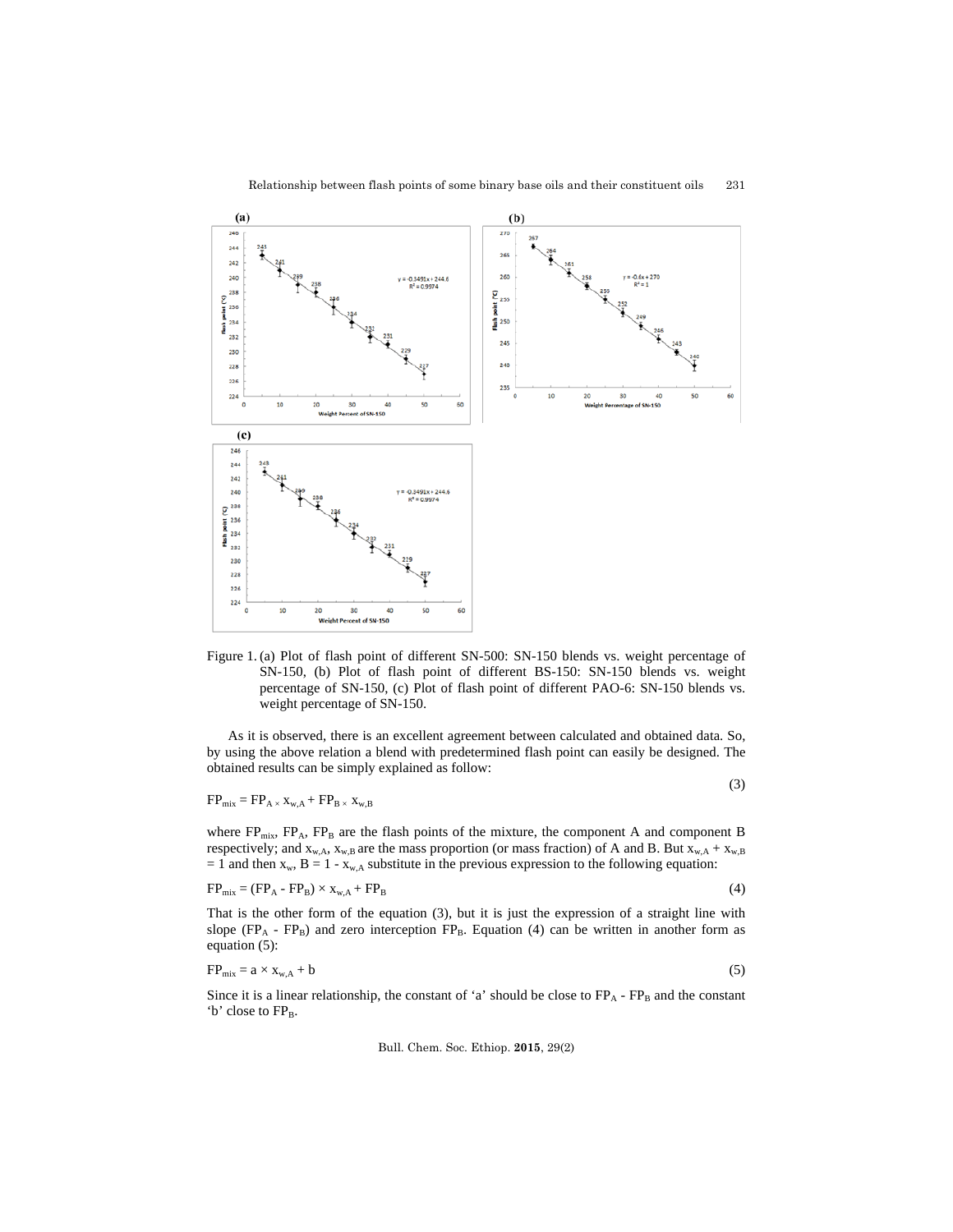#### Mahboube Shirani *et al.*

#### *Blends of SN-150: BS-150*

The corresponding plot of flash point vs. wt% of SN-150 is shown in Figure 1 (b). Similar to SN-150: SN-500 mixtures (Figure 1 (a)), decreasing as well as linear trend is observed. It is interesting to note that the absolute slope of the SN-150: BS-150 (Figure 1 (b)) is nearly twice greater than the slope of SN-150: SN-500 plot (Figure 1 (a)). This means that relative to SN-500, the addition of SN-150 to BS-150 does have greater effect on flash point of the resulting blend. Upon analysis of the data due to Figure 1 (b) it can be shown that the flash point of every SN-150: BS-150 blend can be predicted from the following relation:

$$
[(FP)_{SN-150}\times (weight ratio)_{SN-150}] + [(FP)_{BS-150}\times (weight ratio)_{BS-150}] \tag{4}
$$

The above relation is similar to equation (2) which was derived for SN-150: SN-500 mixtures.

*Blends of PAO-6 with SN-150, BS-150, and PAO-100* 

The plots of flash points of binary blends of SN-150: PAO-6, BS-150: PAO-6 and PAO-6: PAO-100 are shown in Figures 1 (c) and Figure 2. In all cases linear relationships are observed. The corresponding results are given in Table 2.



Figure 2. Plot of flash point of different PAO-6: Bright Stock-150 blends vs. Weight percentage of Bright Stock-150

Table 2**.** The slope and intercept obtained from the plots due to flash points of binary blends of SN-150: SN-500, SN-150: PAO-6, BS-150: PAO-6, and PAO-6: PAO-100.

| Mixture $(A:B)$ | a/K      | b/K   | $(FP_A - FP_B)$ | FP <sub>B</sub> |
|-----------------|----------|-------|-----------------|-----------------|
| SN-150: SN-500  | $-34.9$  | 244.6 | $-35$           | 245             |
| SN-150:BS-150   | $-0.6$   | 270   | $-0.6$          |                 |
| SN-150:PAO-6    | $-34.9$  | 244.6 | $-35$           | 245             |
| BS-150:PAO-6    | $-0.6$   | 270   | $-0.6$          | 270             |
| PAO-6: PAO-100  | $-0.452$ | 289.9 | 0.5             | 290             |

Also, similar to previous cases, the FP values can be obtained from the following relations:

Bull. Chem. Soc. Ethiop. **2015**, 29(2)

232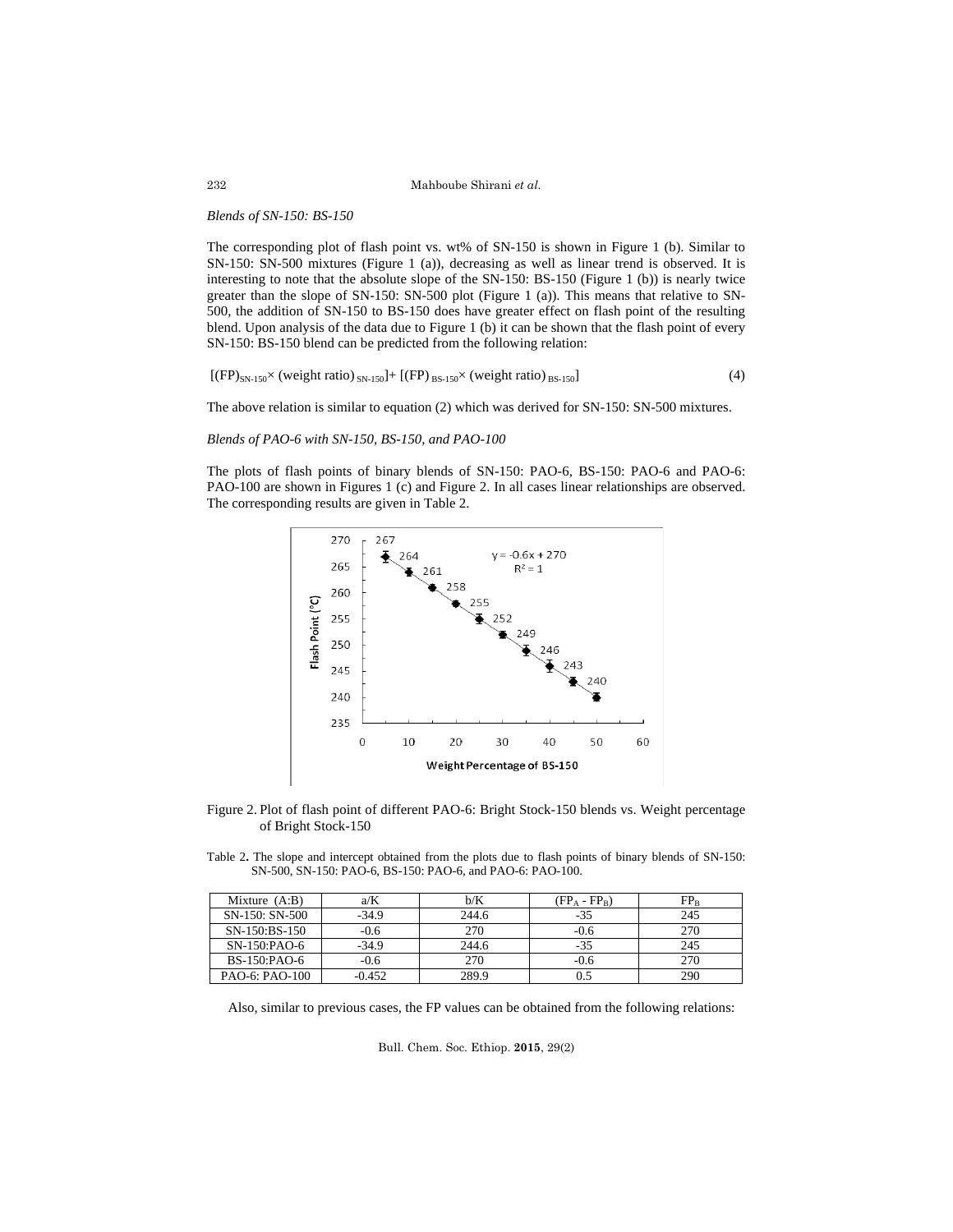| $(FP)_{\text{blend}} = [(FP)_{\text{SN-150}} \times (\text{weight ratio})_{\text{SN-150}}] + [(FP)_{\text{PAO-6}} \times (\text{weight ratio})_{\text{PAO-6}}]$ | (8) |
|-----------------------------------------------------------------------------------------------------------------------------------------------------------------|-----|
| $(FP)_{\text{blend}} = [(FP)_{PAO-6} \times (\text{weight ratio})_{PAO-6}] + [(FP)_{BS-150} \times (\text{weight ratio})_{BS-150}]$                             | (9) |

 $(FP)_{\text{blend}} = [(FP)_{\text{PAO-6}} \times (\text{weight ratio})_{\text{PAO-6}}] + [(FP)_{\text{PAO-100}} \times (\text{weight ratio})_{\text{PAO-100}}]$  (10)

#### *Blends of PIB-600: SN-500*

The plot due to flash points of different binary blends of PIB-600: SN-500 vs. weight percentage of PIB is shown in Figure 3. As it is observed upon stepwise increase of PIB-600, FP will increase until 35%, and will then stopped, i.e. in contrast to previous cases a linear relationship is not observed.

It is interesting to note that PIB-600 and SN-500 do have nearly the same FP values (Table 1). So, it is expected that the FP of their blends to be close to the corresponding value due to individual oils. However, this is not occurred and the blending does have increasing effect on the property, i.e. the FP of blends are more than the FP of each of the oils.

## *Blends of PIB: PAO-6*

In contrast to PIB-600:SN-500 blends, the blends of PIB-600:PAO-6 (again two base oils with nearly equal flash point) are lower than their components (Figure 5) and upon addition of PIB-600 to PAO-6, decreasing trend is observed.

### *Blends of PIB-600: Group (III)*

Addition of PIB to Group (III) does not alter the flash point (Table 1) and despite the FP of PIB is more than Group (III), increasing effect is not observed. This is a very interesting feature, and may be applied for the development of new class of additives which can buffer the FP**.** 

The results show that there is what is called a "deviation of a property" in this case the "deviation of Flash Point" that is defined as the difference of the experimental property and the linear relationship. They usually indicate some kind of interaction between the components. It should be mentioned that for mixture with linear relationships which explained previously the deviation of FP is zero. For mixtures like PIB: PAO-6 and PIB-600: Group (III) with non-linear relationships the deviation from linearity is very large. The FP of PIB-600, SN-500 and PAO-6 are very similar, however, mixtures of 50% change the FP around 20 K. There is a whole treatment for this deviations and even an empirical equation (Redlich-Kister) [23].

#### *General discussion*

Different equations have been developed for the prediction of FP of pure substances [23]. Through versatile equations FP has been related to boiling point [6, 24-26], atomic composition [28], and standard energy of vaporization [27]. Quantitative Structure Property Relationship (QSPR) method [7, 28] has also been employed for the estimation of FP. In addition, equations have been proposed for the estimation of binary [31], ternary [29], and multi component mixtures [23, 27].

Development of recent methods to lubricants involves detailed compositional information. Since this is a difficult task, a vacancy of data in this field is observed [15, 16]. The problem is more tedious in the case of mineral oils which is relative to other base oils and have more complex compositions.

Beside the ignition and through gradual heating of multi component base oil, the concentration of different constituents in the vapor phase will be increased. However, the first flash will be produced by the momentary ignition of the constituent, which its concentration in the vapor phase has been reached to critical value, i.e. a compound with lowest flammability limit [30], which is abbreviated as LFL.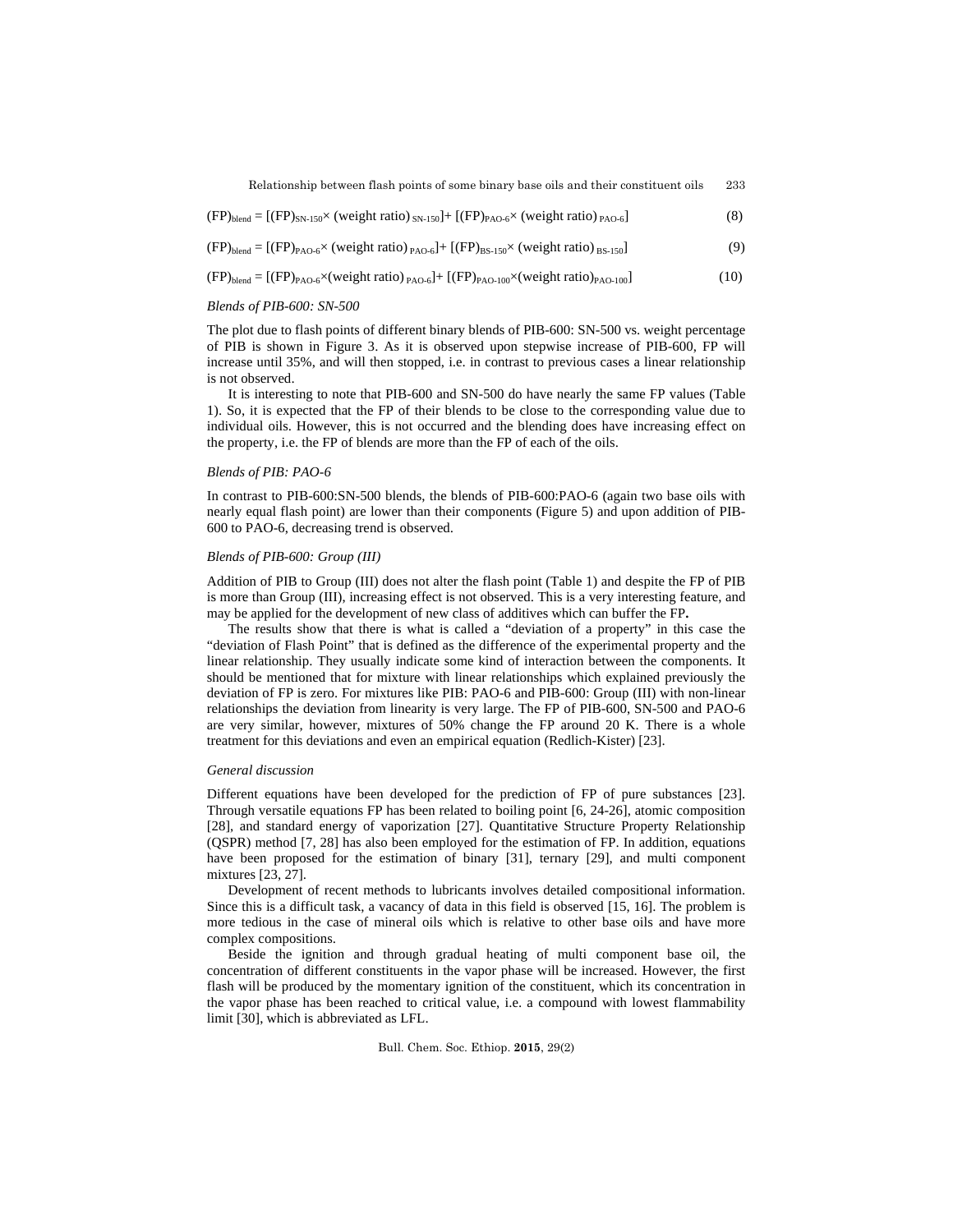Mahboube Shirani *et al.*

For an ideal solution of lubricant in which the concentrations of all constituents are equal, it is expected that the flash point of the mixture to be determined by the constituent with lowest LFL. The violation of the solution behavior from the Raoult law [31], as well as inequality of the concentrations of blend components, will change the situation. This may cause that the flash point to be determined by other components.

Comparison of the aromatic, naphthenic, and paraffinic components of different employed mineral oils (Table 3) indicate that SN-150 does have the highest naphthenic content. On the other hand it is well known that the FP of recent contents is less than aromatic and paraffinic ones [32]. So, the lowest FP of SN-150 relative to SN-500 or BS-150 is not unexpected (Table 1). In addition because of higher naphthenic components of SN-150 containing blends the lower flash point of such combinations (Figure 1) is not unusual. Also the linear correlation between FP and weight percentage of SN-150 in different SN-150 containing blends (Figure 1) can be attributed to the linear relation between weight percentage of SN-150 and weight percentage of naphthenic In fact such a relation indicate that one or several of the compounds which exist in naphthenic component play the main role in producing the flash point and the recent compound show ideal behaviour, i.e. does not have special interactions with other existing constituents. Similar interpretation can be applied for the linear relation between FP and weight percentage of BS-150 in different PAO-6: BS-150 mixtures (Figure 2).

Despite naphthenic content in BS-150 is less than SN-150 (Table 3) its absolute quantity is considerable. So observation of linear relation between FP and weight percentage of BS-150 is not unusual. The average molecular weight of PAO-6 is less than PAO-100. So, the volatility of PAO-6 is more than PAO-100. This means that in a mixture of PAO-6 and PAO-100 the FP will mainly be determined by PAO-6 constituents. The linear relation between FP and weight percentage of PAO-6 in PAO-6: PAO-100 blends (Figure 3) indicate that PAO-6 and PAO-100 constituents form nearly ideal solutions.

| Base oil      | Paraffinic %   | Naphthenic % | Aromatic % |
|---------------|----------------|--------------|------------|
| $SN-150$      | 66.9           | 29.7         |            |
| SN-500        | $\sim$<br>07.J | 28.5         | −…         |
| <b>BS-150</b> | 68.4           | 25.4         |            |

Table 3. The percentages of paraffinic, naphthenic and aromatic content in different mineral base oils.



Figure 3. Plot of flash point of different PAO-100: PAO-6 blends vs. Weight percentage of PAO-6.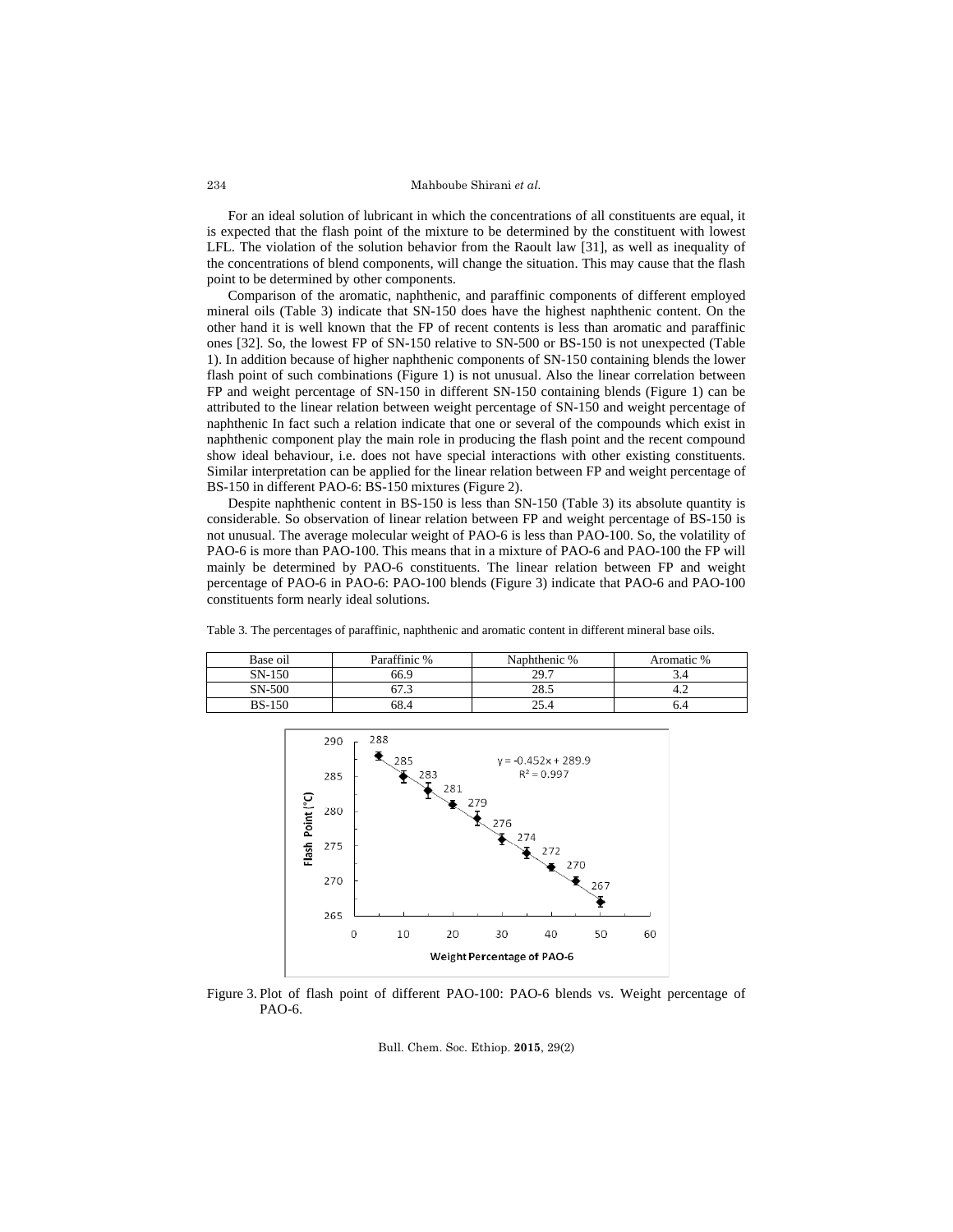Finally, the interesting behavior of PIB containing blend (Figures 4-6) can be assigned to non-ideal behavior of such blends. This probably originates from strong interaction of constituents of the blends. Moreover, the flash point behaviors for miscible mixtures and immiscible mixtures are quite different. The mixtures displayed in Figures 1 to 3 seemed to be miscible mixtures, the ones displayed in Figures 4 and 5 seemed to be partially miscible mixtures, and the ones displayed in Figure 6 seemed to be almost completely immiscible mixture [33-39].



Figure 4. Plot of flash point of different PIB- 600: SN-500 blends vs. Weight percentage of PIB-600.



Figure 5. Plot of flash point of different PIB-600: PAO-6 blends vs. Weight percentage of PIB-600.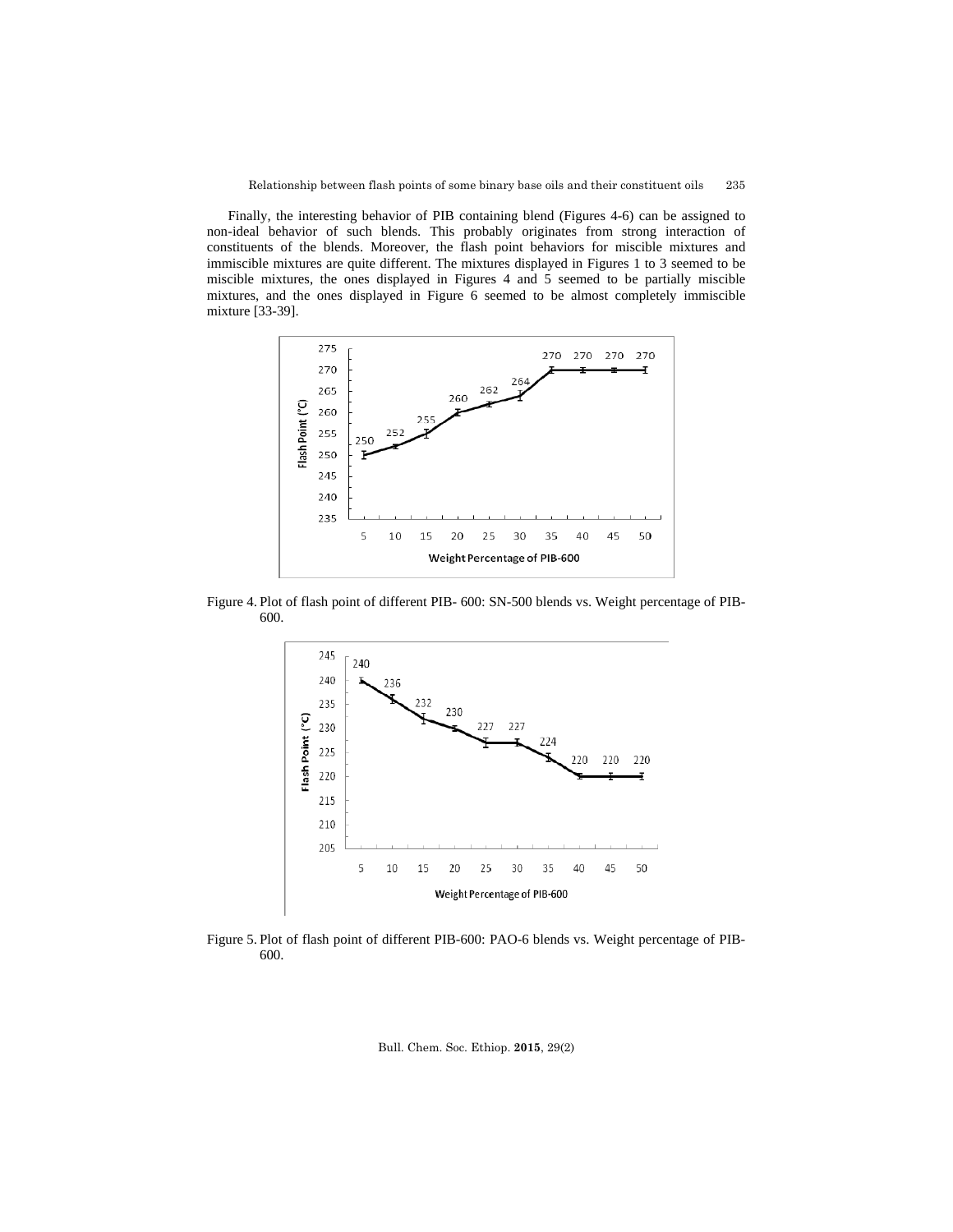

Figure 6. Plot of flash point of different PIB-600: Group (III) blends vs. Weight percentage of PIB-600.

#### **CONCLUSIONS**

Based on the obtained results it can be concluded that: (i) A linear relation exists between the FP of different investigated blends and weight percentage of their minor component. The blends which contain PIB-600 do not show such behavior. (ii) The FP of binary base oils in which the FP of constituents are not equal, will be lower than the FP of the content with greater FP. In the case of PIB-600 containing blends such behavior is not observed. (iii) The flash points of binary base oil mixtures can be predicted from the following equation:  $FP_{\text{blend}} = [(FP)_1 \times$  (weight ratio)<sub>1</sub>]+ [(FP)<sub>2</sub>× (weight ratio)<sub>2</sub>]. The blends of PIB-600 do not obey the above equation. (iv) Despite FP values of PIB-600 and SN-500 are nearly equal. The FP of their mixtures is lower than the corresponding value of each component. (v) Despite the flash points of PIB-600 and PAO-6 are nearly equal. The FP of their mixtures is greater than the corresponding value of each component, despite the flash point of PIB is greater than Group (III). Upon stepwise addition of the former to the later, mixtures with constant FP values will be obtained. This interesting feature may be applied for the development of new class of additives which can buffer the FP.

## **ACKNOWLEDGEMENTS**

The financial support of this work by research council of University of Shahrekord is highly appreciated. The authors were also partially supported by the Center of Excellence for Mathematics, University of Shahrekord.

## **REFERENCES**

- 1. Fitch, J.C.; Troyer, D.D. *Oil Analysis Basics, Noria Corporation*, **1999**.
- 2. Wray, H.A. *Manual on Flash Point Standards and Their Use*, ASTM: West Conshohoken, Pennisilia; **1992**.
- 3. Pirro, T.M.; Wessol, A.A. (Eds.) *Lubrication Fundamentals*, Marcel Dekker: New York; **2001**.
- 4. Hunt, T.; Evans, J. *Oil Analysis Handbook*, Coxmoor Publishing Company: Oxford; **2004**.
- 5. Suzuki, T.; Ohtaguchi, K.; Koide, K. *J. Chem. Eng. Jpn*. **1991**, 24, 258.
- 6. Satyanarayana, K.; Rao, P.G. *J. Hazard. Mater*. **1993**, 32, 81.
- 7. Tetteh, J.; Suzuki, T.; Metcalfe, E.; Howells, S. *J. Chem. Inf. S. Comput. Sci*. **1999**, 39, 491.

Bull. Chem. Soc. Ethiop. **2015**, 29(2)

236